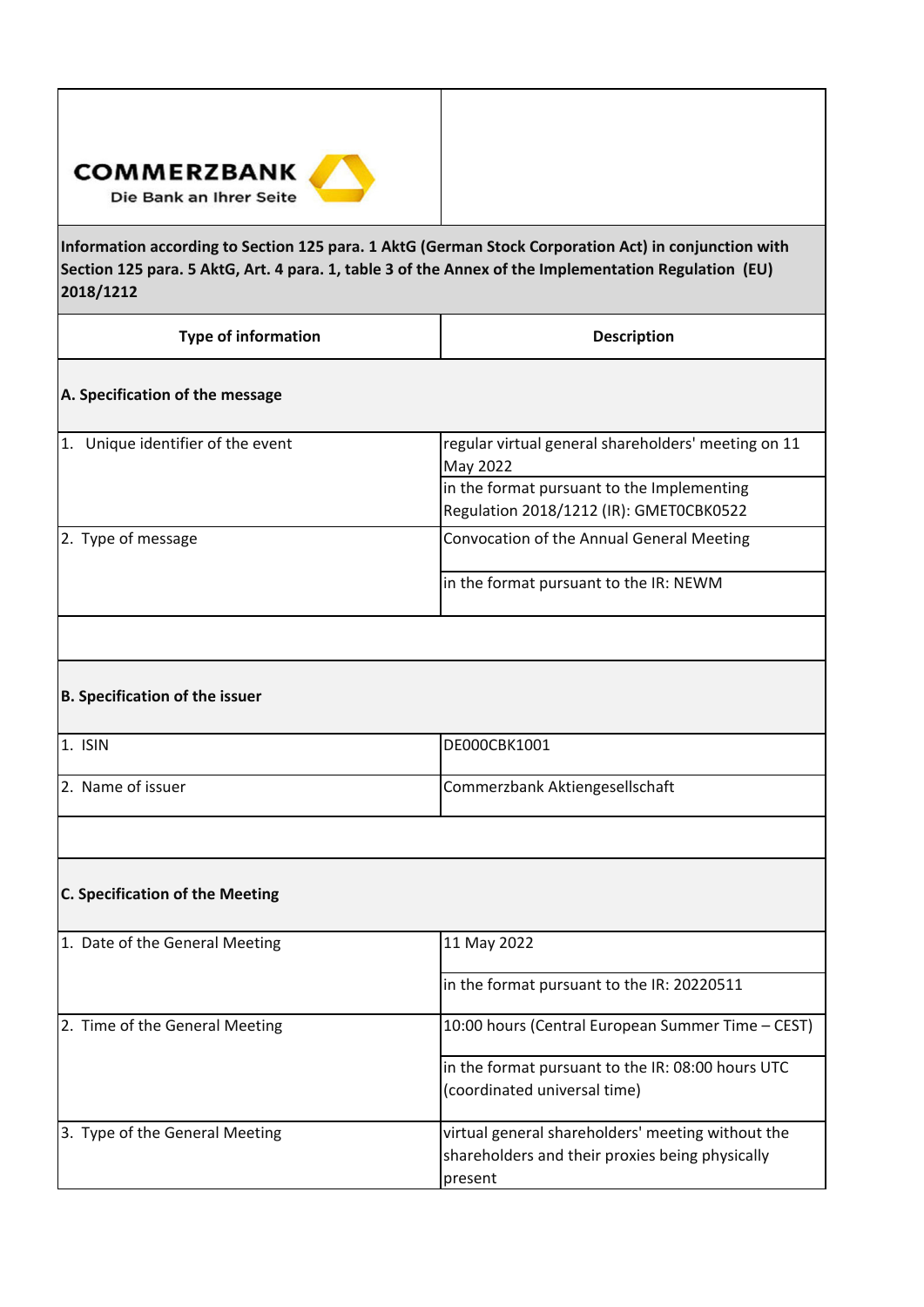|                                                 | in the format pursuant to the IR: GMET                                                                                                                                                                                                                             |
|-------------------------------------------------|--------------------------------------------------------------------------------------------------------------------------------------------------------------------------------------------------------------------------------------------------------------------|
| 4. Location of the General Meeting              | Location of the general shareholders' meeting for<br>purposes of the German Stock Corporations Act<br>(Aktiengesetz, "AktG"): Commerzbank AG,<br>Kaiserstraße 16, 60311 Frankfurt am Main<br>URL to the password-protected virtual venue:<br>www.commerzbank.de/hv |
| 5. Record Date                                  | 20 April 2022, 0:00 hours (CEST) (matches 19 April<br>2022, 22:00 hours UTC - Record Date                                                                                                                                                                          |
|                                                 | in the format pursuant to the IR: 20220419, 22:00<br>hours UTC                                                                                                                                                                                                     |
| 6. Uniform Resource Locator (URL)               | www.commerzbank.de/hv                                                                                                                                                                                                                                              |
| or granting proxy                               | D. Participation in the shareholders' meeting - Exercise of voting right by way of absentee ballot                                                                                                                                                                 |
| Method of participation of the shareholder<br>1 | Exercise of voting right by way of absentee hallot /                                                                                                                                                                                                               |

| 1. Method of participation of the shareholder            | Exercise of voting right by way of absentee ballot /    |
|----------------------------------------------------------|---------------------------------------------------------|
|                                                          | granting proxy and issuing of instructions to the       |
|                                                          | company-appointed voting rights representatives /       |
|                                                          | Proxy for a third party                                 |
|                                                          | In the format pursuant to the IR: EV, PX                |
|                                                          | The audio-visual transmission of the entire             |
|                                                          | shareholders' meeting will be accessible for registered |
|                                                          | shareholders under the password-protected virtual       |
|                                                          | venue www.commerzbank.de/hv.                            |
|                                                          |                                                         |
| 2. Issuer Deadline for the notification of participation | Registration for the shareholders' meeting until 4 May  |
|                                                          | 2022, 24:00 hours (CEST)                                |
|                                                          | In the format pursuant to the IR: 20220504, 22:00       |
|                                                          | hours UTC                                               |
| 3. Issuer Deadline for voting                            | Voting by absentee ballot by the shareholder or the     |
|                                                          | authorized representative                               |
|                                                          | by mail or by email:                                    |
|                                                          | 10 May 2022, 20:00 hours (CEST) (receipt is decisive)   |
|                                                          |                                                         |
|                                                          | In the format pursuant to the IR: 20220510, 18:00       |
|                                                          | hours UTC                                               |
|                                                          | via the password-protected InvestorPortal under         |
|                                                          | www.commerzbank.de/hv as well as for revocation         |
|                                                          | or change:                                              |
|                                                          | Until the start of voting on 11 May 2022                |
|                                                          | In the format pursuant to the IR: 20220511, until the   |
|                                                          | start of voting                                         |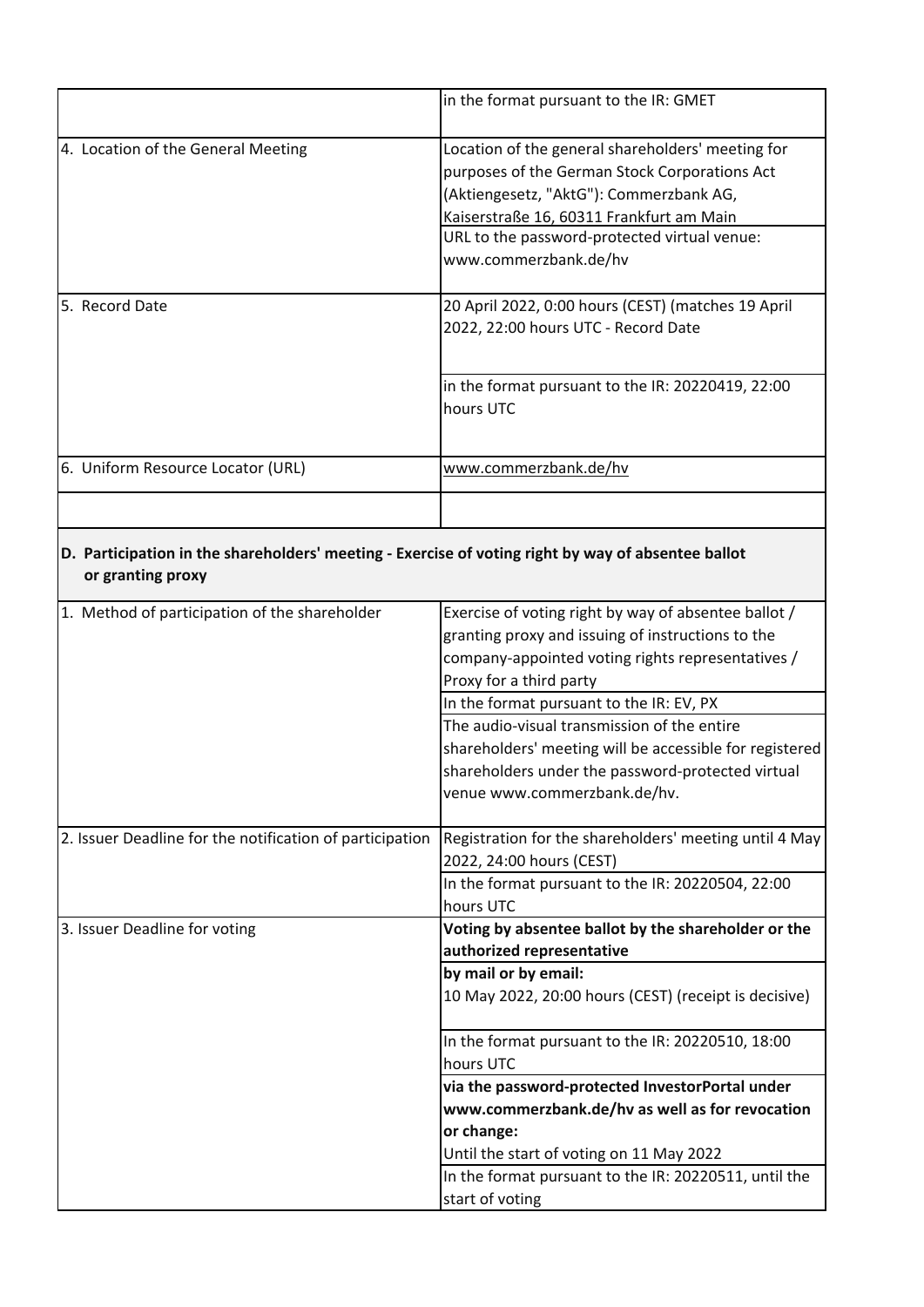| Voting by granting of proxy and issuing instructions<br>to the company-appointed voting rights<br>representative by the shareholder or the authorized<br>representative |
|-------------------------------------------------------------------------------------------------------------------------------------------------------------------------|
| by mail or by email:                                                                                                                                                    |
| 10 May 2022, 20:00 hours (CEST) (receipt is decisive)                                                                                                                   |
| In the format pursuant to the IR: 20220510, 18:00                                                                                                                       |
| hours UTC                                                                                                                                                               |
| via the password-protected InvestorPortal under                                                                                                                         |
| www.commerzbank.de/hv as well as for revocation                                                                                                                         |
| or change:                                                                                                                                                              |
| Until the start of voting on 11 May 2022                                                                                                                                |
| In the format pursuant to the IR: 20220511, until the                                                                                                                   |
| start of voting                                                                                                                                                         |

# **E. Agenda ‐ Agenda Item 1**

| Unique identifier of the agenda item               |                                                                                                                                                                                                                                                                                                                                                                                                                                                                                                                      |
|----------------------------------------------------|----------------------------------------------------------------------------------------------------------------------------------------------------------------------------------------------------------------------------------------------------------------------------------------------------------------------------------------------------------------------------------------------------------------------------------------------------------------------------------------------------------------------|
| 2. Title of the agenda item                        | Presentation of the adopted annual financial<br>statements and the management report (including<br>the explanatory report on the information pursuant to<br>§ 289a German Commercial Code<br>(Handelsgesetzbuch, "HGB") for the financial year<br>2021, submission of the approved consolidated<br>financial statements and the group management<br>report (including the explanatory report on the<br>information pursuant to § 315a HGB) for the financial<br>year 2021 and of the report of the Supervisory Board |
|                                                    |                                                                                                                                                                                                                                                                                                                                                                                                                                                                                                                      |
| 3. Uniform Resource Locator (URL) of the materials | www.commerzbank.de/hv                                                                                                                                                                                                                                                                                                                                                                                                                                                                                                |
|                                                    |                                                                                                                                                                                                                                                                                                                                                                                                                                                                                                                      |
| 4. Vote                                            | None                                                                                                                                                                                                                                                                                                                                                                                                                                                                                                                 |
| 5. Alternative voting options                      | N/A                                                                                                                                                                                                                                                                                                                                                                                                                                                                                                                  |

## **E. Agenda ‐ Agenda Item 2**

| 1. Unique identifier of the agenda item            |                                                  |
|----------------------------------------------------|--------------------------------------------------|
| 2. Title of the agenda item                        | Resolution on the ratification of actions by the |
|                                                    | members of the Board of Managing Directors       |
| 3. Uniform Resource Locator (URL) of the materials | www.commerzbank.de/hv                            |
|                                                    |                                                  |
| 4. Vote                                            | <b>Binding vote</b>                              |
|                                                    | In the format pursuant to the IR: BV             |
|                                                    |                                                  |
| 5. Alternative voting options                      | Vote in favor, vote against, abstention          |
|                                                    | In the format pursuant to the IR: VF, VA, AB     |
|                                                    |                                                  |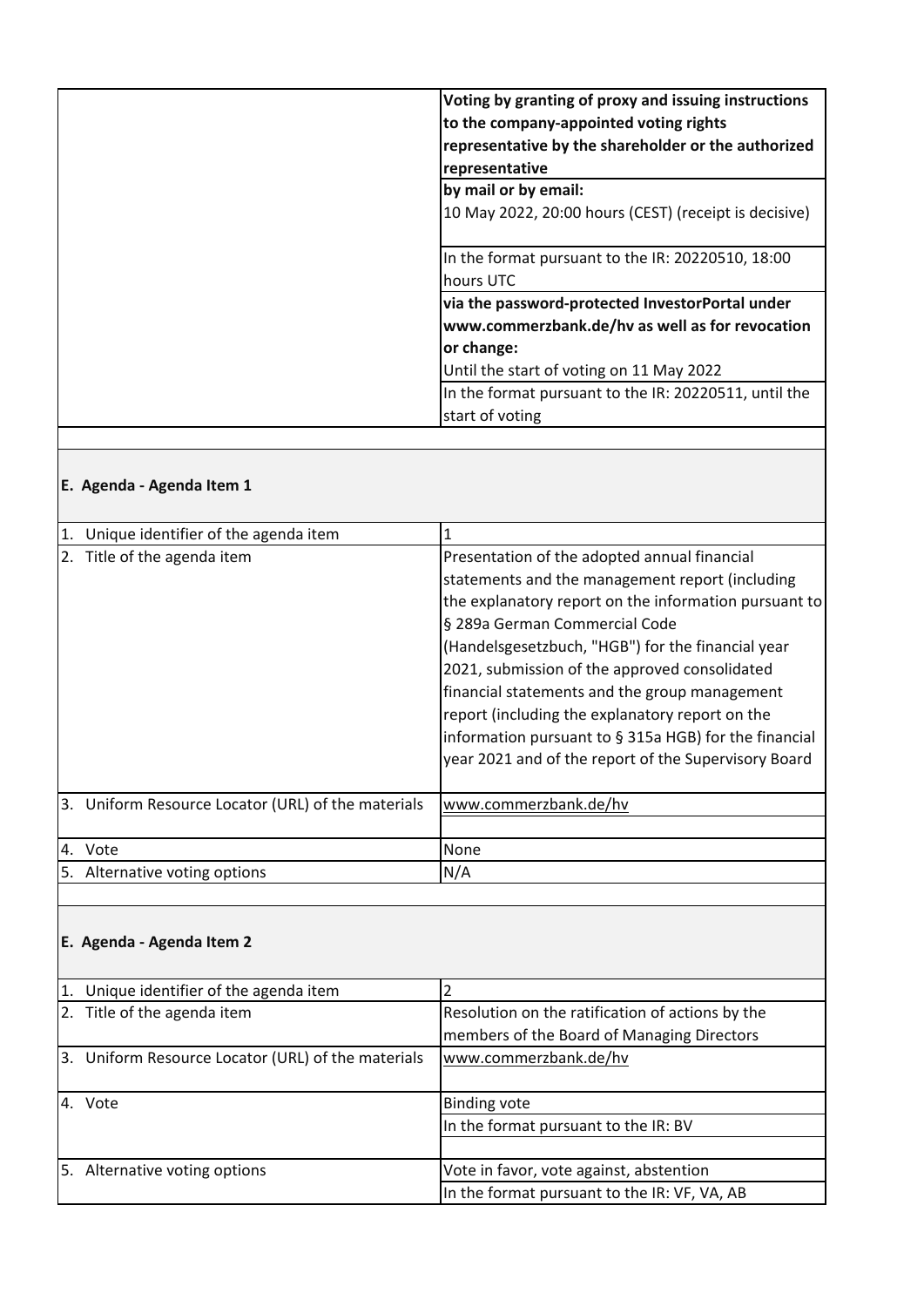# **E. Agenda ‐ Agenda Item 3**

| 1. Unique identifier of the agenda item            |                                                  |
|----------------------------------------------------|--------------------------------------------------|
| 2. Title of the agenda item                        | Resolution on the ratification of actions by the |
|                                                    | members of the Supervisory Board                 |
| 3. Uniform Resource Locator (URL) of the materials | www.commerzbank.de/hv                            |
|                                                    |                                                  |
| 4. Vote                                            | <b>Binding vote</b>                              |
|                                                    | In the format pursuant to the IR: BV             |
| 5. Alternative voting options                      | Vote in favor, vote against, abstention          |
|                                                    | In the format pursuant to the IR: VF, VA, AB     |
|                                                    |                                                  |

## **E. Agenda ‐ Agenda Item 4a**

| $\mathbf{1}$ . | Unique identifier of the agenda item            | 4a                                                     |
|----------------|-------------------------------------------------|--------------------------------------------------------|
|                | 2. Title of the agenda item                     | Election of the auditor for the financial statements   |
|                |                                                 | and the consolidated financial statements for the      |
|                |                                                 | financial year 2022 as well as election of the auditor |
|                |                                                 | for the audit review of (any) interim financial        |
|                |                                                 | information for the financial year 2022                |
|                |                                                 |                                                        |
| 3.             | Uniform Resource Locator (URL) of the materials | www.commerzbank.de/hv                                  |
|                |                                                 |                                                        |
|                | 4. Vote                                         | <b>Binding vote</b>                                    |
|                |                                                 | In the format pursuant to the IR: BV                   |
|                | 5. Alternative voting options                   | Vote in favor, vote against, abstention                |
|                |                                                 | In the format pursuant to the IR: VF, VA, AB           |
|                |                                                 |                                                        |

# **E. Agenda ‐ Agenda Item 4b**

| 1. | Unique identifier of the agenda item               | 4b                                                    |
|----|----------------------------------------------------|-------------------------------------------------------|
|    | 2. Title of the agenda item                        | Election of the auditor for the audit review of (any) |
|    |                                                    | interim financial information for the quarters in the |
|    |                                                    | financial year 2023 which will have been completed    |
|    |                                                    | prior to the regular general shareholders' meeting    |
|    |                                                    | 2023                                                  |
|    | 3. Uniform Resource Locator (URL) of the materials | www.commerzbank.de/hv                                 |
|    |                                                    |                                                       |
|    | 4. Vote                                            | <b>Binding vote</b>                                   |
|    |                                                    | In the format pursuant to the IR: BV                  |
|    | 5. Alternative voting options                      | Vote in favor, vote against, abstention               |
|    |                                                    | In the format pursuant to the IR: VF, VA, AB          |
|    |                                                    |                                                       |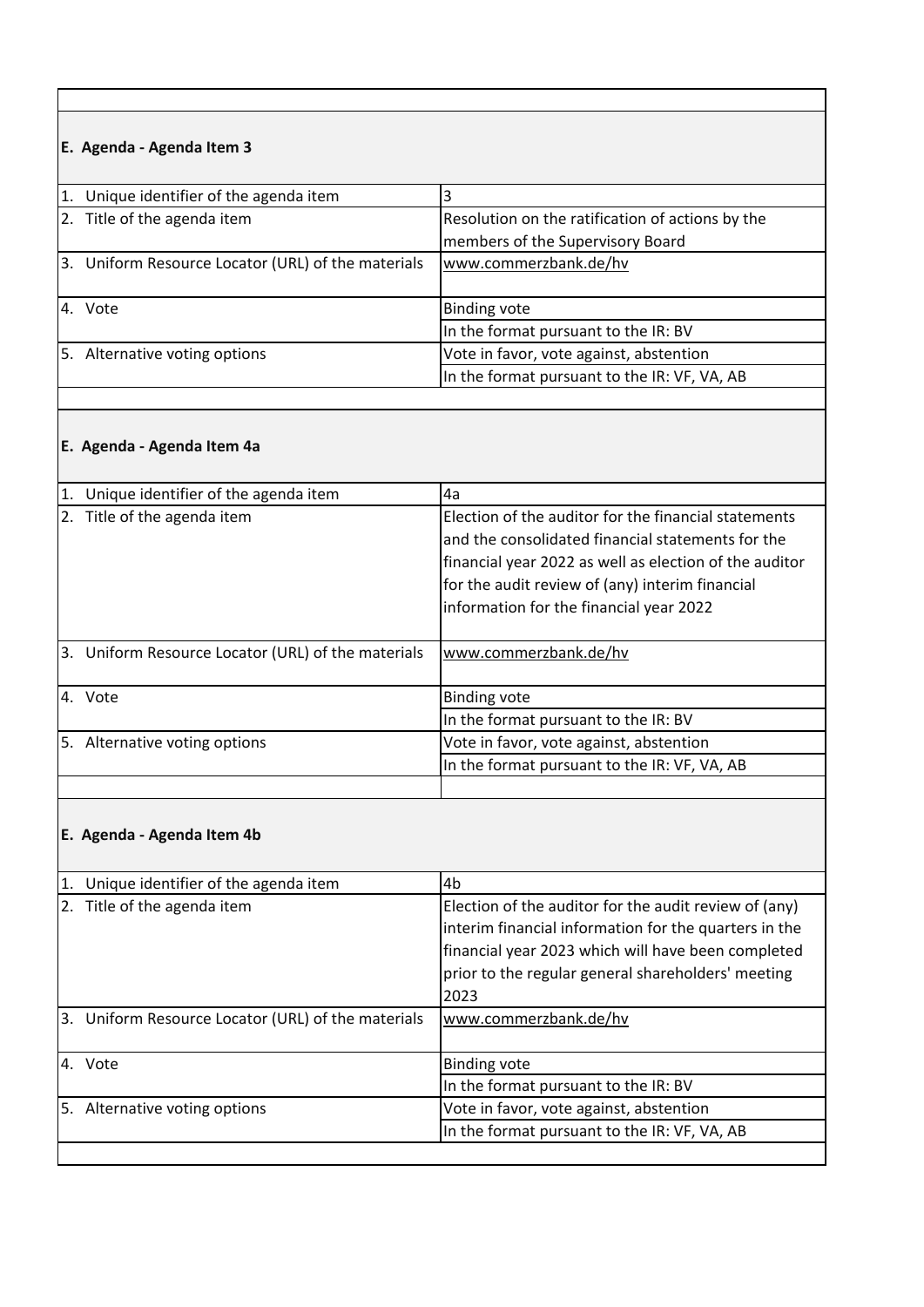## **E. Agenda ‐ Agenda Item 5**

| 1. Unique identifier of the agenda item            |                                                |
|----------------------------------------------------|------------------------------------------------|
| 2. Title of the agenda item                        | Resolution on the approval of the remuneration |
|                                                    | report for the financial year 2021             |
| 3. Uniform Resource Locator (URL) of the materials | www.commerzbank.de/hv                          |
|                                                    |                                                |
| 4. Vote                                            | Advisory vote                                  |
|                                                    | In the format pursuant to the IR: AV           |
| 5. Alternative voting options                      | Vote in favor, vote against, abstention        |
|                                                    | In the format pursuant to the IR: VF, VA, AB   |
|                                                    |                                                |

### **E. Agenda ‐ Agenda Item 6**

| 1. | Unique identifier of the agenda item               | h                                                                                                  |
|----|----------------------------------------------------|----------------------------------------------------------------------------------------------------|
|    | 2. Title of the agenda item                        | Resolution approving the remuneration system for<br>the members of the Board of Managing Directors |
|    | 3. Uniform Resource Locator (URL) of the materials | www.commerzbank.de/hv                                                                              |
|    | 4. Vote                                            | Advisory vote                                                                                      |
|    |                                                    | In the format pursuant to the IR: AV                                                               |
|    | 5. Alternative voting options                      | Vote in favor, vote against, abstention                                                            |
|    |                                                    | In the format pursuant to the IR: VF, VA, AB                                                       |

### **E. Agenda ‐ Agenda Item 7**

| Unique identifier of the agenda item<br>$\mathbf{1}$ . |                                                                                                                                                                                            |  |
|--------------------------------------------------------|--------------------------------------------------------------------------------------------------------------------------------------------------------------------------------------------|--|
| 2. Title of the agenda item                            | Resolution on the remuneration system for the<br>members of the Supervisory Board and amendments<br>to the Articles of Association concerning the<br>compensation of the Supervisory Board |  |
| 3. Uniform Resource Locator (URL) of the<br>materials  | www.commerzbank.de/hv                                                                                                                                                                      |  |
| 4. Vote                                                | <b>Binding vote</b>                                                                                                                                                                        |  |
|                                                        | In the format pursuant to the IR: BV                                                                                                                                                       |  |
| 5. Alternative voting options                          | Vote in favor, vote against, abstention                                                                                                                                                    |  |
|                                                        | In the format pursuant to the IR: VF, VA, AB                                                                                                                                               |  |
|                                                        |                                                                                                                                                                                            |  |

### **E. Agenda ‐ Agenda Item 8**

1. Unique identifier of the agenda item 8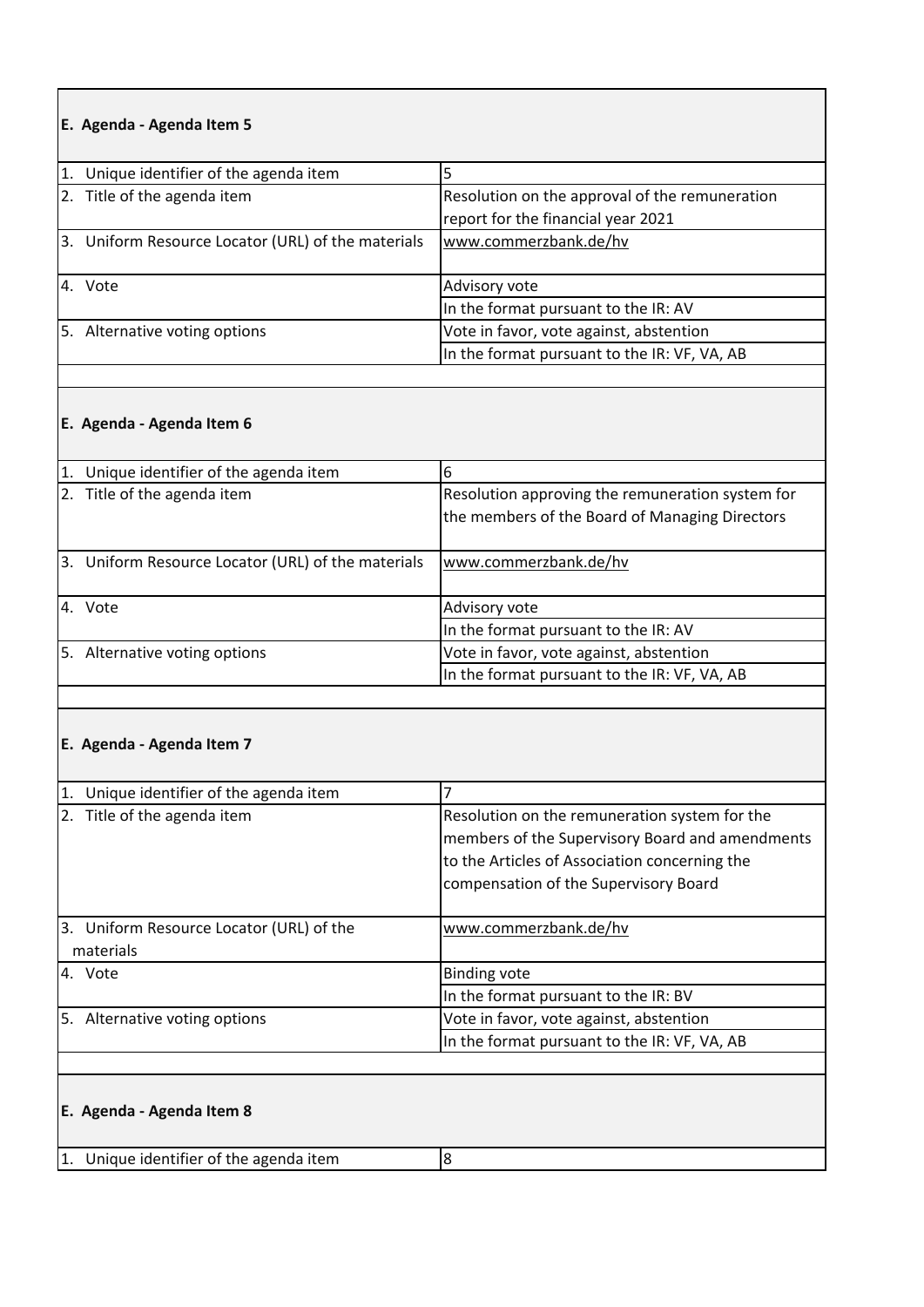| 2. Title of the agenda item                                                                                                                       | Resolution on amendments to the Articles of                                                         |
|---------------------------------------------------------------------------------------------------------------------------------------------------|-----------------------------------------------------------------------------------------------------|
|                                                                                                                                                   | Association concerning the term of office of the                                                    |
|                                                                                                                                                   | members of the Supervisory Board                                                                    |
| 3. Uniform Resource Locator (URL) of the materials                                                                                                | www.commerzbank.de/hv                                                                               |
| 4. Vote                                                                                                                                           | <b>Binding vote</b>                                                                                 |
|                                                                                                                                                   | In the format pursuant to the IR: BV                                                                |
| 5. Alternative voting options                                                                                                                     | Vote in favor, vote against, abstention                                                             |
|                                                                                                                                                   | In the format pursuant to the IR: VF, VA, AB                                                        |
|                                                                                                                                                   |                                                                                                     |
| F. Specification of the deadlines regarding the exercise of other shareholder rights -<br>Supplementing the agenda pursuant to § 122 para. 2 AktG |                                                                                                     |
| 1. Object of deadline                                                                                                                             | Submission of requests to supplement the agenda                                                     |
| 2. Applicable issuer deadline                                                                                                                     | 10 April 2022, 24:00 hours (CEST) (receipt is decisive)                                             |
|                                                                                                                                                   | In the format pursuant to the IR: 20220410, 22:00<br>hours UTC                                      |
|                                                                                                                                                   |                                                                                                     |
| motion pursuant to § 126 para. 1 AktG, § 1 para. 2 sent. 3 COVID-19-Act<br>1. Object of deadline                                                  | Submission of a counter-motion to the proposals on<br>specific items on the agenda                  |
|                                                                                                                                                   |                                                                                                     |
| 2. Applicable issuer deadline                                                                                                                     | 26 April 2022, 24:00 hours (CEST) (receipt is decisive)                                             |
|                                                                                                                                                   | In the format pursuant to the IR: 20220426, 22:00<br>hours UTC                                      |
| pursuant to § 127 AktG, § 1 para. 2 sent. 3 COVID-19-Act                                                                                          | F. Specification of the deadlines regarding the exercise of other shareholder rights - nominations  |
| 1. Object of deadline                                                                                                                             | Submission of nominations to the election of the<br>auditors                                        |
| 2. Applicable issuer deadline                                                                                                                     | 26 April 2022, 24:00 hours (CEST) (receipt is decisive)                                             |
|                                                                                                                                                   | In the format pursuant to the IR: 20220426, 22:00<br>hours UTC                                      |
| questions pursuant to § 1 para. 2 sent. 1 no.3, sent. 2 COVID-19-Act                                                                              | F. Specification of the deadlines regarding the exercise of other shareholder rights - right to ask |
| 1. Object of deadline                                                                                                                             | Electronic submission of questions via the                                                          |
| 2. Applicable issuer deadline                                                                                                                     | InvestorPortal<br>9 May 2022, 24:00 hours (CEST) (receipt is decisive)                              |